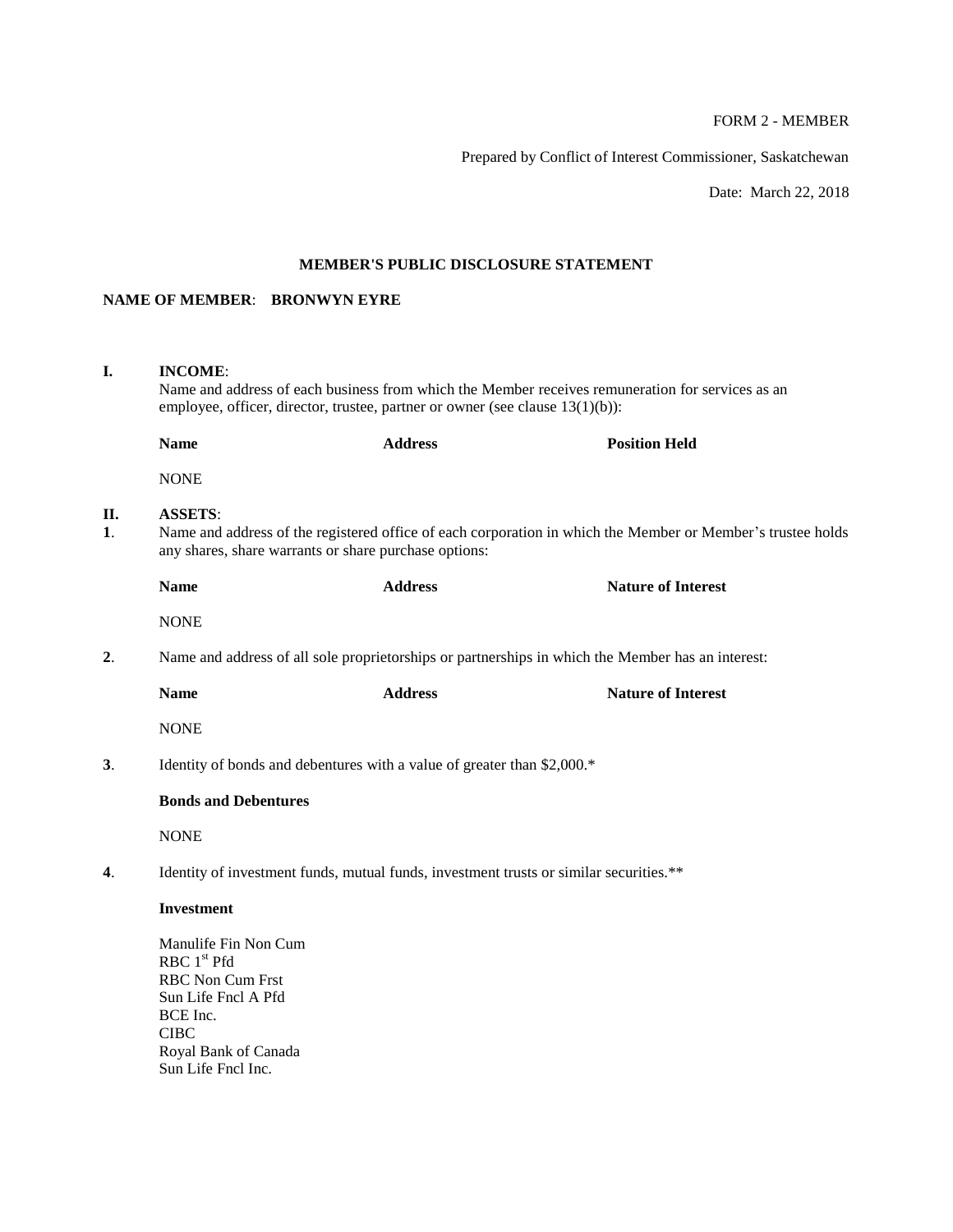Identity of investment funds, mutual funds, investment trusts or similar securities.\*\* (continued)

#### **Investment**

CI Sig Incm & Gwth ROI Cdn RFTMT Inter Pipeline Ltd. (IPL) Pembina Pipeline Cp Pembina Pipeline Cl A

**5**. Municipal address or legal description of any real property, inside or outside Saskatchewan, that the Member has any interest in or title or right to:

### **Address or Legal Description Nature of Interest**

1608 Adelaide Street East, Saskatoon, Saskatchewan Joint Owner Personal Residence Owner

## **III. GOVERNMENT CONTRACTS**

Identity and extent of the Member's participation in any Government contract as defined in Section 15 of *The Members' Conflict of Interest Act*:

#### **Description of Contract Nature of Interest**

NONE

### **IV. GIFTS AND BENEFITS**:

Identity and the extent of any gift or personal benefit received by the Member and mentioned in a disclosure statement filed pursuant to subsection 7(3) of *The Members' Conflict of Interest Act*:

| Identity                                                                                      | <b>Extent</b> |
|-----------------------------------------------------------------------------------------------|---------------|
| City of Regina: parking permit                                                                | \$100         |
| City of Saskatoon: parking permit                                                             | \$100         |
| Consul General of the Netherlands, Mr. Gert Heijkoop: pen                                     | \$50          |
| Ambassador of Hungary to Canada, His Excellency Balint Odor:<br>music CDs and books           | \$30          |
| Canadian Heritage, Gatineau, PQ, Rick Belland: gift basket – books<br>and mug                 | \$50          |
| Literacy for Life, Mary-Jo Devine: Book, "A World We Have Lost -<br>Saskatchewan Before 1905" | \$70          |
| K + S Potash Canada: Book, "Our Legacy. Our Future"                                           | \$50 (USD)    |
| The Association for Reformed Political Action (ARPA) Canada:<br>Team, Bible                   | \$49.99       |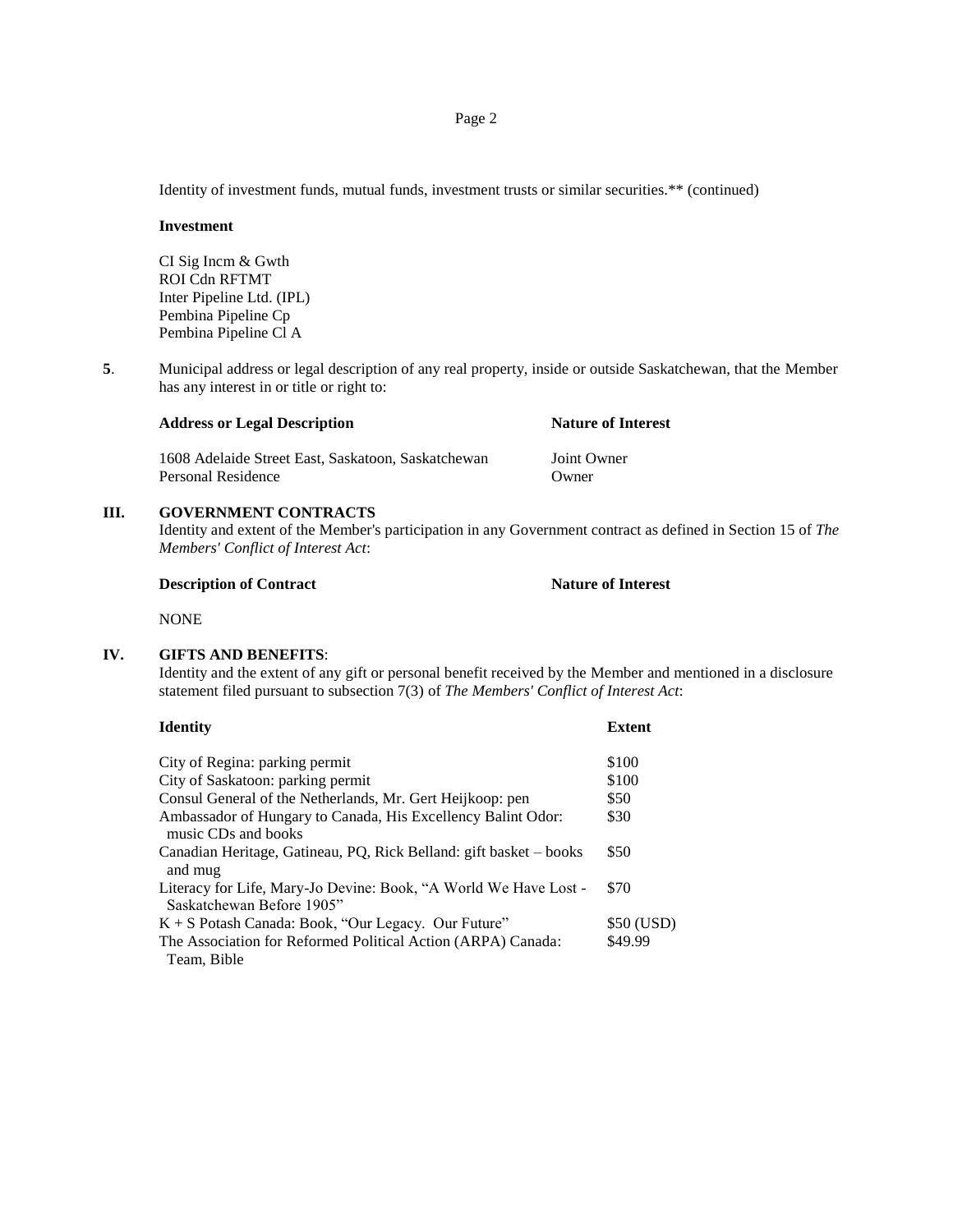### **V. OTHER**

**1**. The identity of any grant or subsidy from the Crown that was received by the Member or any other business listed in paragraph  $\overline{II}(1)$ \*\*\*.

### **Identity Extent**

NONE

**2**. Name and address of each corporation, organization or association of which the Member is an officer or director:

| <b>Name</b> | <b>Address</b> | <b>Position</b> |
|-------------|----------------|-----------------|
|             |                |                 |

NONE

**3**. Name and address of each organization or association in which the Member holds a Membership:

| <b>Address</b>                  | <b>Status of Membership</b>                      |
|---------------------------------|--------------------------------------------------|
| 6135 Rochdale Boulevard,        | Member                                           |
|                                 |                                                  |
|                                 | Member                                           |
| Saskatoon, Saskatchewan         | Member                                           |
| $239 - 2405$ Legislative Drive, | Member                                           |
| Regina, Saskatchewan, S4S 0B3   |                                                  |
|                                 | Regina, Saskatchewan, S4X 2R1<br>Ottawa, Ontario |

**4**. Other information as directed by the Commissioner pursuant to clause 13(1)(1):

NONE

- \* Clause 13(1)(f) of *The Members' Conflict of Interest Act* does not require public disclosure of Treasury Bills or bonds issued by the Government of Canada, the government of any province or territory of Canada or any municipal government in Canada.
- \*\* Clause 13(1)(g) of *The Members' Conflict of Interest Act* does not require public disclosure of registered retirement savings plans (rrsps), other than self-directed plans, registered home ownership savings plans (rhosps), registered education savings plans, accounts and term deposits held in banks listed in Schedule I or II to the Bank Act (Canada) or in any other financial institutions in Saskatchewan that are lawfully entitled to accept deposits, pension plans or insurance policies.
- \*\*\* Clause (13)(1)(k) of *The Members' Conflict of Interest Act* does not require public disclosure of a grant or subsidy that is paid pursuant to a government contract or pursuant to an Act or regulation where the authority of the grant or subsidy is not subject to the discretion of any individual and the standard terms and conditions of eligibility are objective in nature and are prescribed in an Act or regulation.

NOTE: Unless disclosure is directed by the Commissioner pursuant to subsection 13(3), the value or amounts of any items required to be in this disclosure statement will not be disclosed in this public disclosure statement.